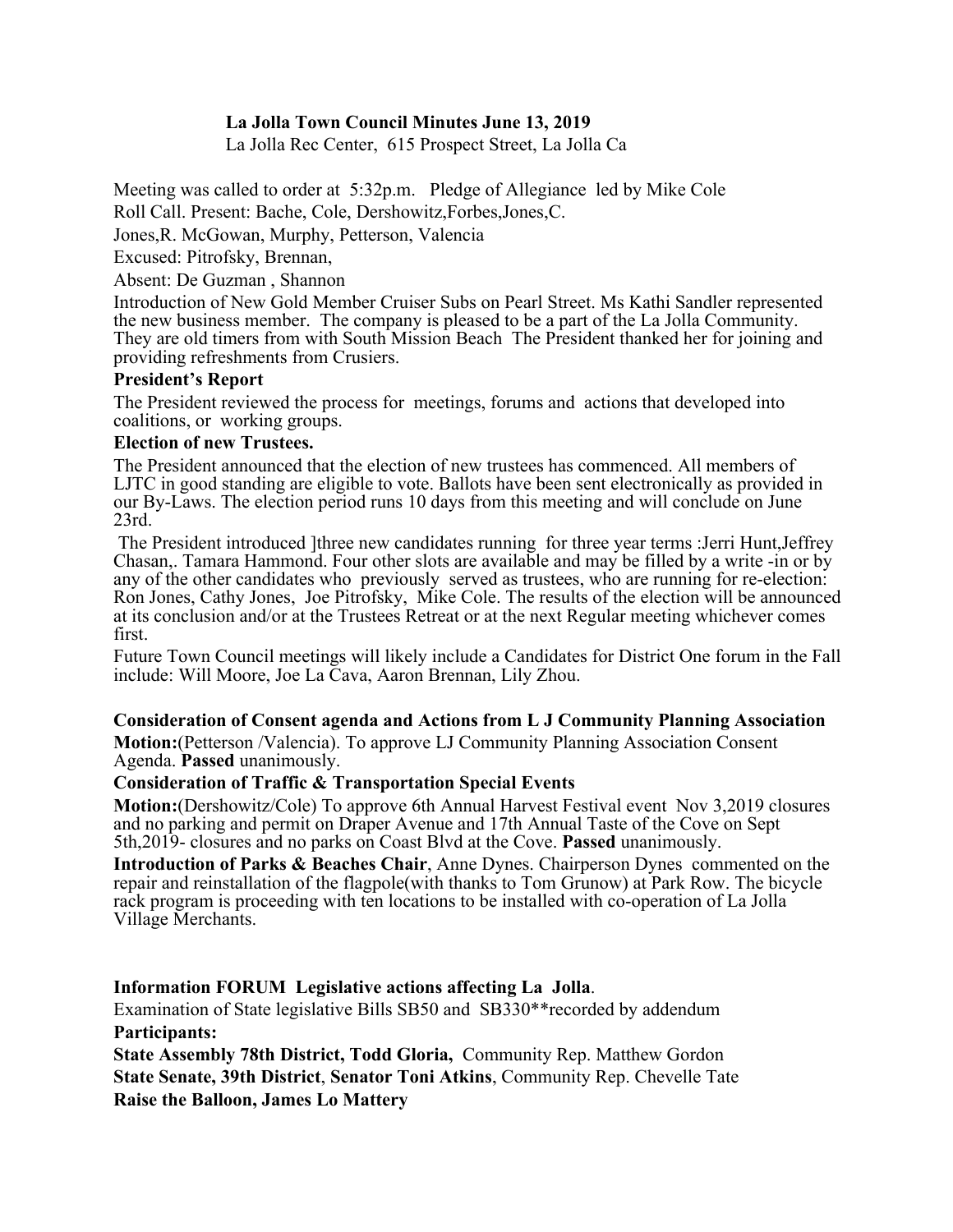# **Deborah Marengo, Chair, La Jolla Planned District Ordinance Committee**

### **Dockless Scooters - City policy and corrals for La Jolla**

 The S D City Council passed the regulations for dockless scooters on April 23rd that go into effect July 1. The scooter element of micro-mobility has been studied by city staff due to the conflict created by abandoned scooters on sidewalks and private property. Dockless scooters may not be left at emergency vehicle areas, fire hydrants, driveways, disabled rampways but they are scattered everywhere. Staff suggests "corraling" dockless bikes and scooters on the street in painted enclosures, with at least 40 feet separating any such enclosure. In theory the more corrals on the streets, the fewer such vehicles on the sidewalks. Analysis shows at least 30 locations are feasible; however a listing of possible locations in the commercial sector of La Jolla shows 113 or more spots.

 LJ Traffic & Transp. Committee will consider the locations in detail at their next meeting Wed. June 19th 4.p.m.

Mauricio Medina Community rep Council District 1 Barbara Bry and Matthew Gordon, Community Rep for Toni Atkins Senate Pres-Pro Tem, 39th District

The City issues permits for six month periods July and January. Permits are paid and there are fees per scooter. Permits can be rescinded. State law#2989 covers scooters and dockless bikes -(not on sidewalk, wear helmut ,no double riding, if under18 mandatory helmut, no Hiway driving). AB 1112 Todd Gloria urged City Council to create laws governing the vehicles. However he voted NO as the bill limited data about the mobility and would impede meaningful regulations and enforcement.

Extensive comments from the public\*Submitted by addendum.

Community Reps responded to comments from the public.

#### **Short Term Vacation Rental UpdateCommunity Groups reports:**

**Coalition: San Diego Working Group on Short Term Vacation Rentals** has found consensus and renewed calls for separate consideration of the Mission Beach Area . The Mission Beach community has a history of successful short term rentals and economically dependent on continuation of STVR in the area. the coalition is seeking:

1) enforcement of law 2) a good neighbor policy 3) a pathway for complaints and resolution 4) Separate enterprise funding, and the drafting of a document that will acknowledging that each neighborhood is different. A template for rental behaviors could aid management- a template for "guests"and a template for managers. Permits, Regulations and Enforcement are the three legs that will permit a policy to work .

**UCSD** Bob Brown UCSD Community Advisory Group - Graduation Day is Saturday June 15 Madeline Albright is Commencement Speaker. On June 19th from 5-7 p.m. at the Faculty Club on campus is an OpenHouse for the community to gather and review the 2018 Report on Capital Projects for the next Long Range planning period. Also an opportunity to see progress on Ridgewalk and the new railing on Scripps Pier

#### **Announcements:**

June 19th 6:30 p.m. Affordable Housing in S.D. discussion Elijah's Restaurant. Contact Cody P. for more info.

Candidate for City Council District 1 , Lily Zhou introduced herself. She was pleased to attend and listen to the very thorough discussions . She will continue to listen to the Citizens.

Adjourned at 7:08 p.m. Next regular meeting Thursday July 11, 2019

Respectfully submitted,

Gail Forbes,

Secretary